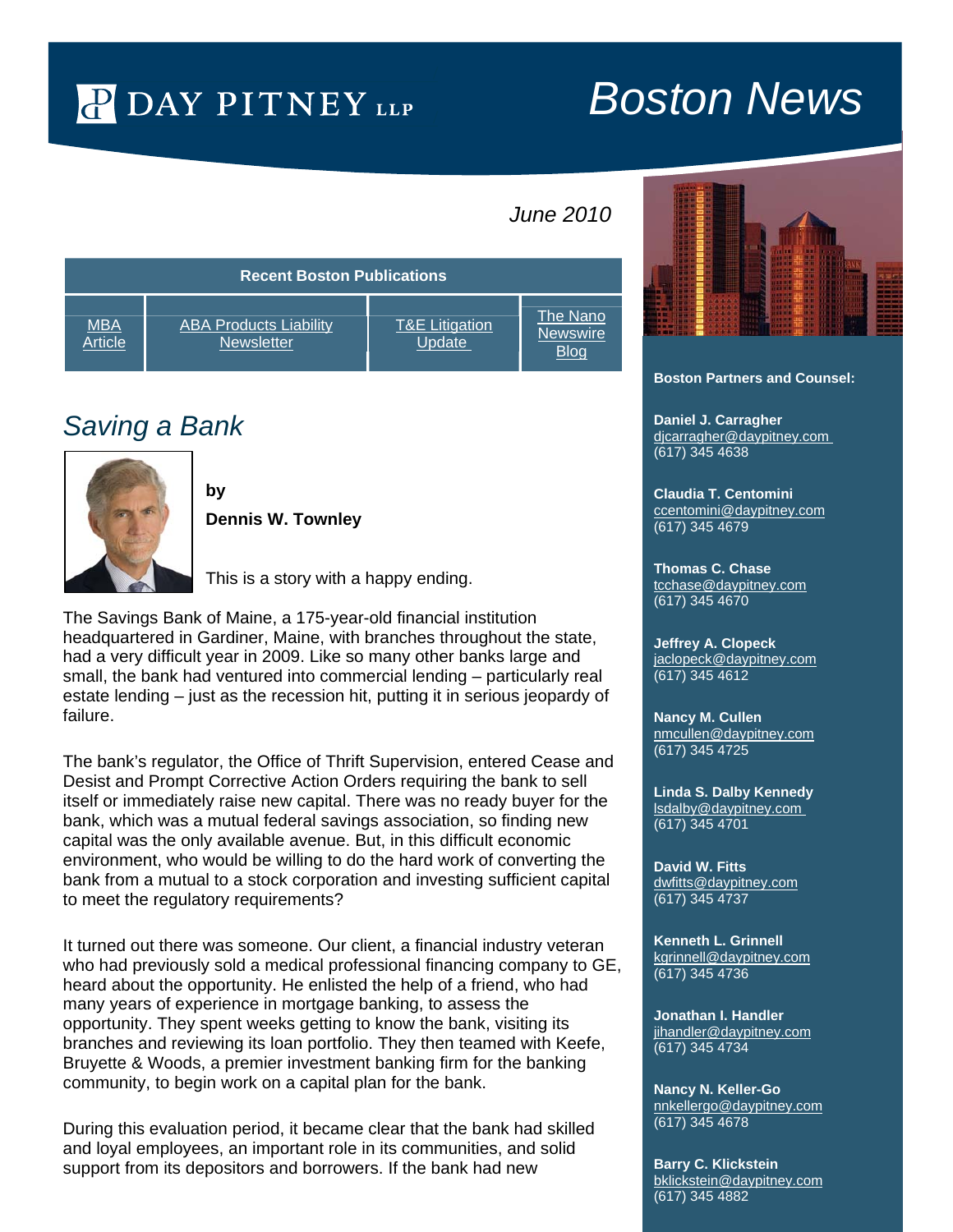management and adopted a strategic plan with a more conservative lending philosophy and a vision for careful future growth, our client felt that it would be an attractive investment opportunity. Time, however, was short.

Our client approached the regulators to determine whether there was sufficient time for his team and KBW to complete the new business plan, which required the conversion of the bank under regulatory supervision from mutual to stock form, and to raise the necessary capital. The regulators advised on the immediate steps that the bank needed to take and set an accelerated timeline for the recapitalization plan. The regulators were also very supportive of the plan, provided that it met all their requirements. It was clear that recapitalization of the bank would be better for all stakeholders, including the FDIC and the bank's employees, than a forced closing.

Over a period of approximately three months, our client, working with employees of the bank, completed the business plan and helped KBW bring together a group of investors. These investors formed a holding company, based in Gardiner, Maine, to finance the transaction. On Wednesday, May 26, the recapitalization was completed with \$60 million of new capital invested in the bank. The new board includes a number of individuals with long careers in banking at some of the country's premier institutions, including several with strong ties to Maine. The transaction has drawn strong endorsement from the bank's employees as well as from the Maine business community.

As you can imagine, a transaction like this was not easy, as a variety of stakeholders had to support this solution. But our client's perseverance, the support of the regulators and the experience of KBW made it possible. We now expect a bright future for the bank and its dedicated employees.

### *United States v. Textron and the Changing Landscape of the Work Product Doctrine*



**by** 

**Jonathan I. Handler and Jillian B. Hirsch** 

In the wake of the First Circuit's decision in *United States v. Textron Inc.*, 577 F.3d 21 (1st Cir. 2009) – holding that the work-product doctrine does not protect "tax accrual workpapers" from disclosure – corporations and their attorneys may find themselves wondering how this surprising shift in work-product jurisprudence will shape the way in which they do business.

**Leiha Macauley** [lmacauley@daypitney.com](mailto:lmacauley@daypitney.com) (617) 345 4602

**John P. McLafferty** [jpmclafferty@daypitney.com](mailto:jpmclafferty@daypitney.com)  (617) 345 4669

**Carrie Webb Olson** [colson@daypitney.com](mailto:colson@daypitney.com) (617) 345 4767

**William M. Pezzoni** [wpezzoni@daypitney.com](mailto:wpezzoni@daypitney.com) (617) 345 4777

**William S. Rogers, Jr.** [wsrogers@daypitney.com](mailto:wsrogers@daypitney.com) (617) 345 4684

**Eric K. Runge** [ekrunge@daypitney.com](mailto:ekrunge@daypitney.com) (617) 345 4735

**Dani N. Ruran** [druran@daypitney.com](mailto:druran@daypitney.com) (617) 345 4668

**Peter M. Shapland** [pmshapland@daypitney.com](mailto:pmshapland@daypitney.com) (617) 345 4766

**William Shields** [wshields@daypitney.com](mailto:wshields@daypitney.com) (617) 345 4614

**Ken W. Shulman** [kwshulman@daypitney.com](mailto:kwshulman@daypitney.com) (617) 345 4789

**Mark E. Swirbalus** [meswirbalus@daypitney.com](mailto:meswirbalus@daypitney.com) (617) 345 4753

**Dennis W. Townley** [dwtownley@daypitney.com](mailto:dwtownley@daypitney.com) (617) 345 4771

**Stephen Ziobrowski** [sziobrowski@daypitney.com](mailto:sziobrowski@daypitney.com) (617) 345 4648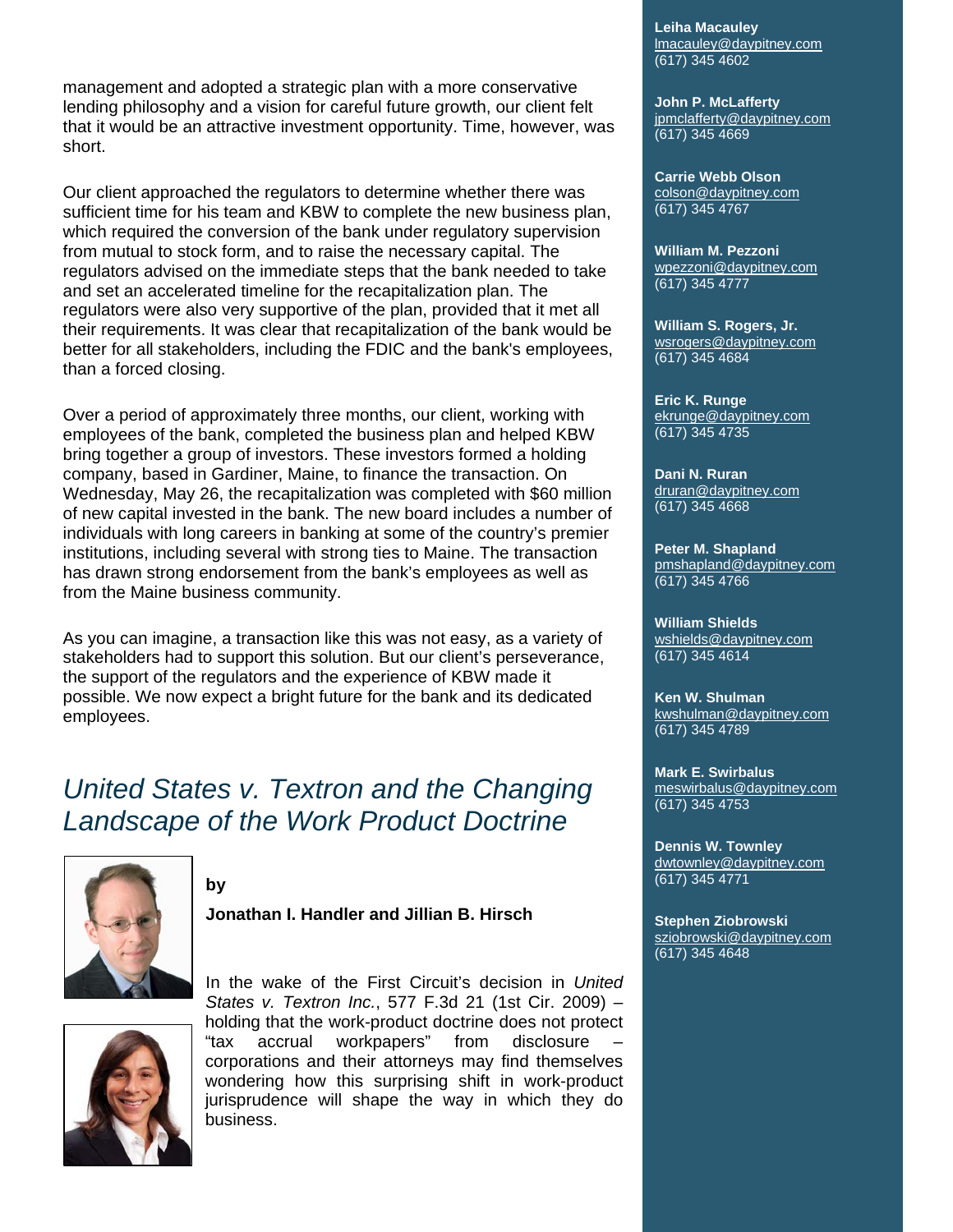#### *Textron Background*

In preparing its audited financial statements, Textron calculates reserves to account for contingent tax liabilities, i.e., estimates of potential liability if the IRS decides to challenge questionable positions taken by Textron in its returns. In doing so, Textron prepares tax accrual workpapers listing each debatable item, including the dollar amount at issue and a percentage estimate of the IRS's chances of success. Only the reserve amount is included in Textron's published financial statements.

In 2003, after reviewing Textron's 2001 tax returns in connection with an audit of the company, the IRS issued an administrative summons seeking production of Textron's underlying tax accrual workpapers. Textron declined to turn over the workpapers – primarily prepared by lawyers and others in the company's tax department – on the grounds that, among other things, they constituted protected work product.

The IRS filed a petition in federal district court in Rhode Island to enforce the summons. Denying the petition, the court held that the workpapers were prepared "because of" litigation and therefore constituted work product. On appeal, a divided panel affirmed the lower court's decision. On August 13, 2009, on rehearing, the en banc court (in a 3-2 decision) held that the work-product doctrine did not protect the tax accrual workpapers from disclosure.

#### *The Majority Decision*

Framing the issue as whether the work-product doctrine applies to "a document [that] is not in any way prepared 'for' litigation but relates to a subject that might or might not occasion litigation," the court concluded that the workpapers were not protected from disclosure. Although the court stated that its conclusion was consistent with the "because of" test – i.e., whether the documents were prepared "because of" litigation – adopted by the First Circuit in *Maine v. United States Department of the Interior*, 298 F.3d 60 (1st Cir. 2002), the decision does not appear to apply the "because of" test but instead relies upon a new, unannounced test based on whether the materials were "prepared for use in litigation [and] whether the litigation was underway or merely anticipated." According to the court, Textron's workpapers were not work product, because they were prepared "to fix the amount of the tax reserve on Textron's books and to obtain a clean financial opinion from its auditor" and would not "serve any useful purpose for Textron in conducting litigation if it arose."

#### *The Dissent*

In a strongly worded dissent, Judge Juan Torruella stated that under the "because of" test, Textron's workpapers constituted work product, since they were created in connection with the calculation of a reserve fund needed in case litigation subsequently arose. Although the creation of the workpapers may have stemmed in part from other business needs, "without the anticipation of litigation, there would be no need to estimate a reserve to fund payment of tax disputes." Attacking the majority for "ignor[ing] a tome of precedents from the circuit courts" and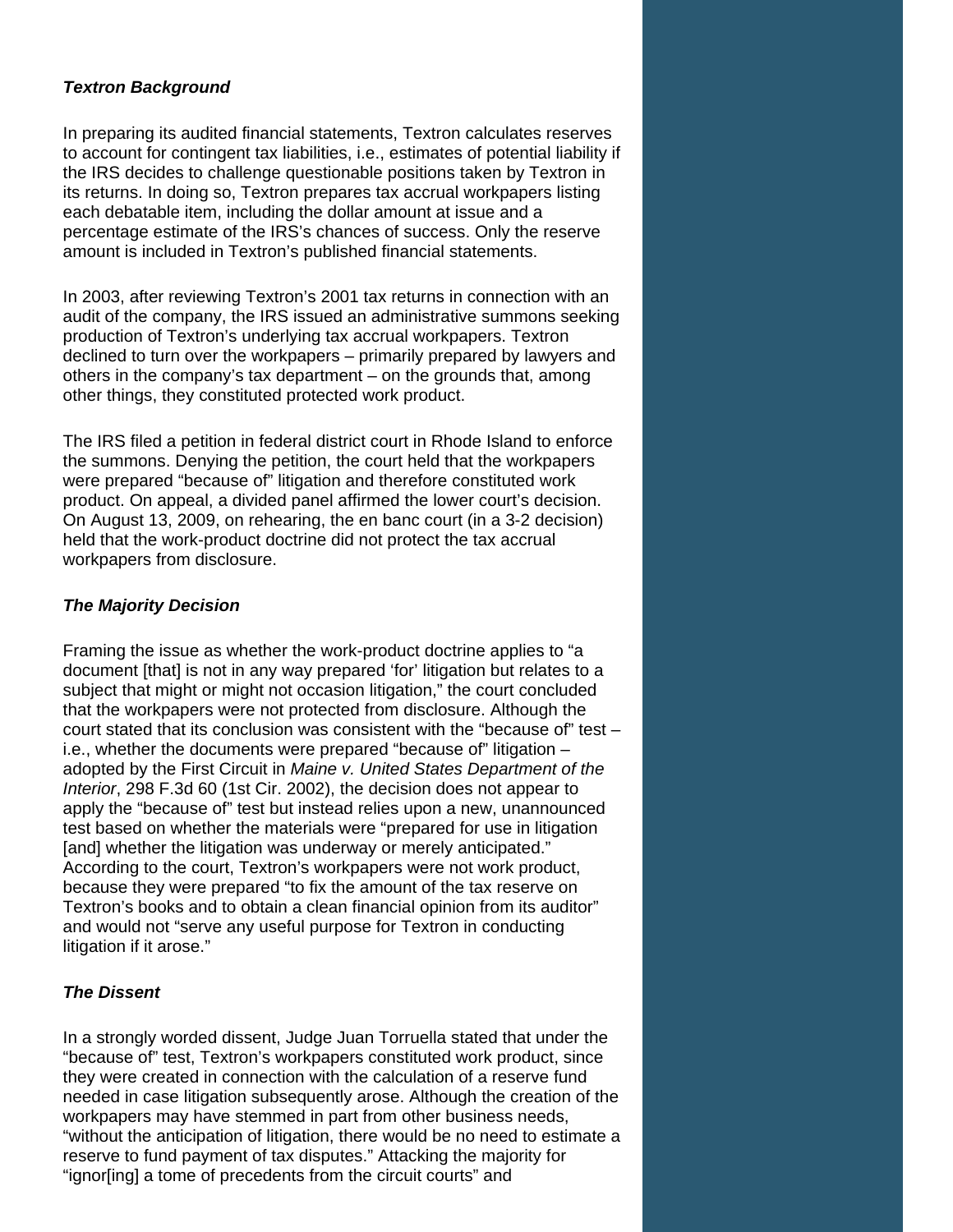"contraven[ing] much of the principles underlying the work-product doctrine," Judge Torruella harshly criticized the majority for essentially rejecting the established "because of" test and adopting a new test for determining whether the work-product doctrine applies. He expressed deep concern that the majority decision would have broad, negative consequences reaching beyond the discoverability of tax accrual workpapers. For example, he pointed out, under the court's new rule, documents analyzing the prospects and business risks of litigation, traditionally protected by the work-product doctrine, would be discoverable. Judge Torruella warned: "Corporate attorneys preparing such analyses should now be aware that their work product is not protected in this circuit."

### *Further Appellate Activity*

On December 24, 2009, Textron filed a Petition For A Writ Of Certiorari with the United States Supreme Court. The First Circuit stayed issuance of the Court's mandate pending resolution of the petition. On May 24, 2010, the Supreme Court denied the petition. Companies must thus now be mindful of Judge Torruella's warning and consider *Textron's* implications when consulting with their attorneys to prepare analyses of the risks associated with litigation, both in the tax context and beyond.

# *Spotlight: Please Meet Our Newest Boston Partners*



**Barry C. Klickstein**  One International Place Boston, MA 02110 T: (617) 345 4882 F: (617) 345 4745 [Learn more about Barry](http://www.daypitney.com/people/people-detail.aspx?practice=&proID=556)

Barry Klickstein is a partner in the firm's Commercial Litigation Department and practices in the areas of complex business and commercial disputes and products liability defense. He has 35 years of trial experience in both state and federal courts. He has extensive experience handling cases involving corporate control, minority stockholder suits and securities matters. Barry represents physicians and attorneys in partnership and professional liability and practice litigation. He also represents one of the world's largest casino operators in a broad spectrum of litigation.

Barry received his J.D., *cum laude*, from the University of Pennsylvania Law School and his B.A., *cum laude*, from the University of Massachusetts at Amherst.